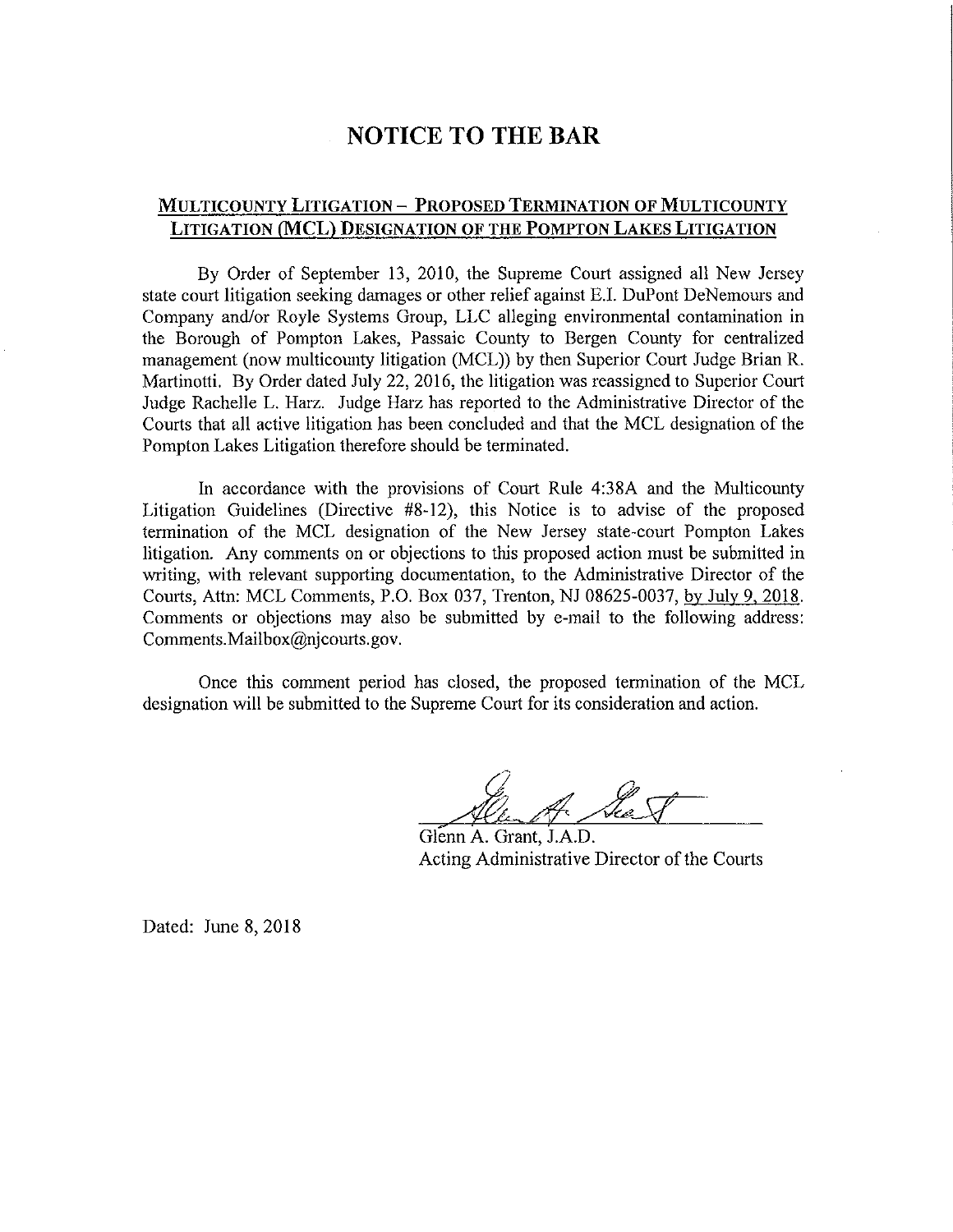

## Administrative Office of the Courts

# **GLENN A. GRANT, J.A.D.**<br>Acting Administrative Director of the Courts

www.njcourts.gov • Phone: 609-376-3000 • Fax: 609-376-3002

June 8, 2018

Hon. Rachelle L. Harz, J.S.C. Bergen County Justice Center 10 Main Street, Room 359 Hackensack, NJ 07601

#### **Re: Multicounty Litigation** - **Pompton Lakes Litigation**

Dear Judge Harz:

Thank you for your recent correspondence recommending termination of the multicounty litigation (MCL) designation of the Pompton Lakes Litigation. As you know, in accordance with *R.* 4:38A and Directive #8-12, "Multicounty Litigation Guidelines," a notice setting forth that recommendation is being posted on the Judiciary's Internet website and published in the New Jersey Law Journal requesting any comments or objections. A copy of that notice is enclosed. The comment period will close on July 9, 2018, after which the matter will be submitted to the Supreme Court for its consideration and action. Thank you.

on. Thank you.<br>Very tryly yours,<br>Alu A-Au,

Glenn A. Grant, J.A.D. Acting Administrative Director

Enclosure

Cc: Chief Justice Stuart Rabner Hon. Bonnie J. Mizdol, A.J.S.C. Hon. Robert L. Polifroni, P.J.Cv. Steven D. Bonville, Chief of Staff Jennifer M. Perez, Director, Trial Court Services Laura A. Simoldoni, Trial Court Administrator Taironda E. Phoenix, Assistant Director, Civil Practice Melaney S. Payne, Special Assistant Ann Marie Fleury, Special Assistant Jessica Lewis Kelly, Special Assistant Kathleen Stylianou, Civil Division Manager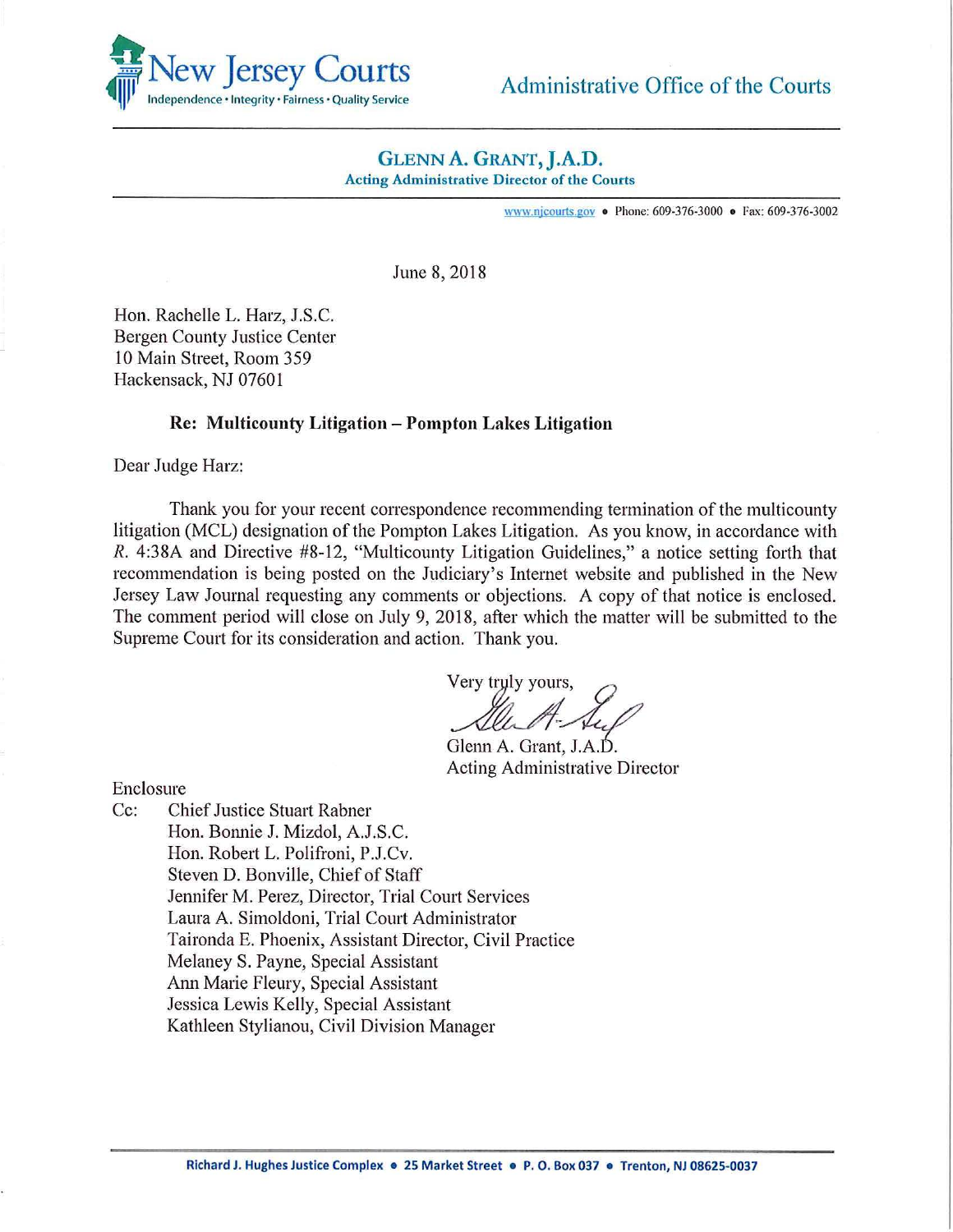$C$ nvi $L$ 

### SUPERIOR COURT OF NEW JERSEY



BERGEN COUNTY JUSTICE CENTER 10 MAIN STREET, ROOM 359 HACKENSACK, N.J. 07601 (201) 221-0700, ext. 25557

GLENN A. GRAN ACTING ADMINISTRATIVE DIRECTOR

May 15, 2018

Honorable Glenn A. Grant, J.A.D. Acting Director, Administrative Office of the Courts Hughes Justice Complex, 25 W. Market Street P.O. Box 037 Trenton, New Jersey 08625

#### In Re: **Alleged Environmental Contamination of Pompton Lakes Case No. 290**

Dear Director Grant:

In accordance with the Directive #08-12, Promulgation of Revised Multicounty Litigation Guidelines, superseding Directive #07-09, Promulgation of Revised Mass Tort Guidelines, attached here to please find Report and Recommendation to Terminate Centralized Management and Remove Mass Tort Designation.

Please do not hesitate to contact me if you have any questions or require any further information.

Respectfully submitted,

Kachell & Daiz

**Rachelle L. Harz, J.S.C.** 

RLH/kst Enclosure Cc: Hon. Bonnie J. Mizdol, A.J.S.C. Hon. Robert L. Polifroni, P.J.S.C. Laura Simoldoni, Trial Court Administrator Kathleen Andes-Stylianou, Civil Division Manager

RACHELLE L. HARZ JUDGE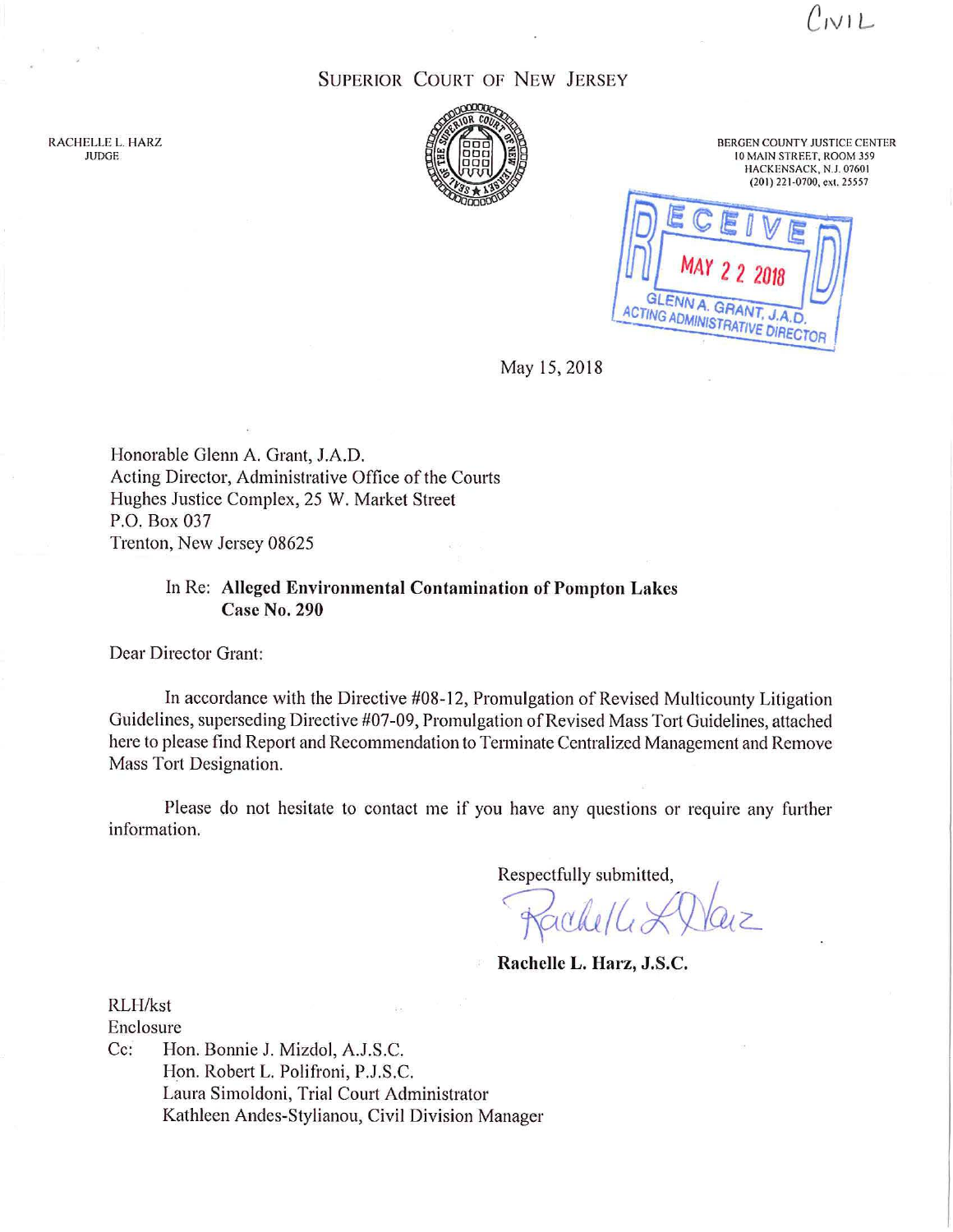# **FILED**

**MAY 15 2018** 

**IN RE ALLEGED ENVIRONMENTAL CONTAMINATION OF POMPTON LAKES CASENO.290 CIVIL ACTION** 

**RACHELLE L. HARZ SUPERIOR COURT OF NEW FERSEY LAW DIVISION: BERGEN COUNTY MASTER DOCKET NO.: BER-L-10803-10**  REPORT AND RECOMMENDATION TO TERMINATE CENTRALIZED MANAGEMENT AND REMOVE MASS TORT DESIGNATION PURSUANT TO DIRECTIVE #08-12 AND R. 4:38A

TO: Honorable Glenn A. Grant, J.A.D., Acting Administrative Director,

On September 13, 2010, the New Jersey Supreme Comt entered an order designating all pending and future litigation against E. I. DuPont DeNemours and Company and/or Royle Systems Group, LLC alleging environmental contamination in the Borough of Pompton Lakes, Passaic County for centralized management (now multicounty litigation) and assigned these cases to the Honorable Brian R. Martinotti in the Bergen Vicinage. On July 22, 2016, the New Jersey Supreme Court entered an amended order assigning those same matters to the Honorable Rachelle L. Harz in the Bergen Vicinage.

Prior to centralization, one hundred and sixty five (165) cases with three hundred and forty (340) Plaintiffs had been filed in Passaic County beginning March 4, 2010. Upon centralization, all cases were then transferred from Passaic County to Bergen County. There have been in excess of thirty eight (38) case management conferences, and approximately twenty eight (28) substantive and procedural motions since the transfer.

The following is a summary of significant events:

- **November 10, 2010:** First case management conference held;
- **October 28, 2011:** Defendants Royale Systems Group, LLC, Alrabwah Inc., and Valbruna Stainless, Inc. were voluntarily dismissed without prejudice;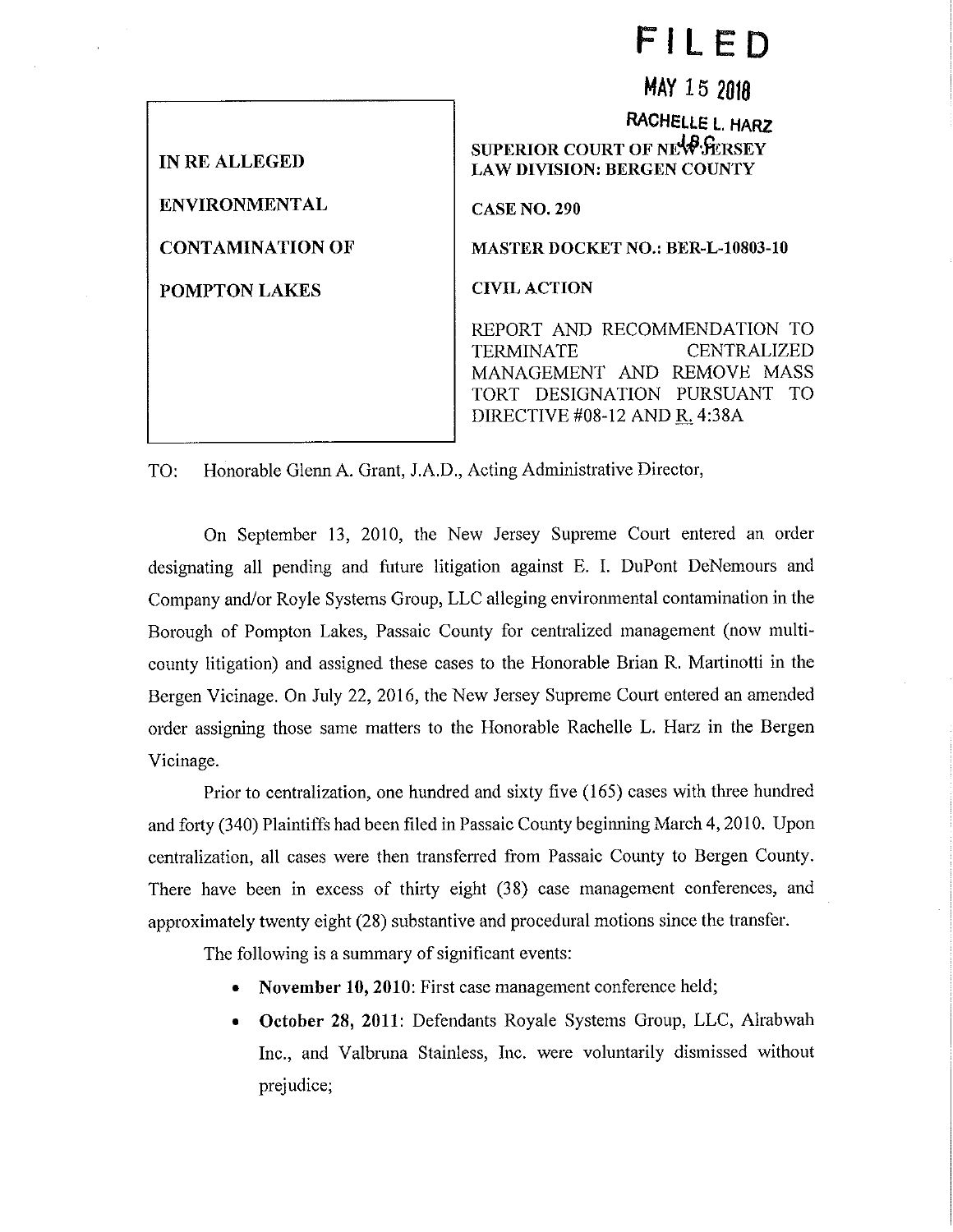- **November 28, 2011:** Stipulation and order of voluntary dismissal of certain personal injury claims in:
	- o Alvarez, BER-L-10749-10
	- o Cortese. BER-L-11172-10
	- o Courter, BER-L-10673-10
	- o Dnistran. BER-L-12339-10
	- o Mastrofilippo, BER-L-10744-10
	- o Hannan. BER-L-10567-10
	- o Mertis, BER-L-10657-10
	- o Palombi, BER-L-10784-10
	- o Roesch, BER-L-10709-10
- **February 16, 2012:** Stipulation and order of voluntary dismissal with prejudice of cases that had initially settled in the *Annona* action which was pending in federal court;
- **April 10, 2012:** Hon. Justice Zazzali (Ret.) was selected as a mediator by the parties;
- **August 8, 2012:** Summary Judgment granted in favor of Defendants in Bruno, BER-L-6510-10, and Gorman, BER-L-10797-10;
- **October 18, 2012:** First mediation session conducted with the mediator Hon. Justice Zazzali (Ret.);
- **Winter of 2014:** twenty six (26) plaintiffs voluntarily dismiss their complaints;
- **February 26, 2014:** Summary Judgment granted in favor of Defendants and against Plaintiffs in Moutenot, BER-L-10592-10;
- **February 19, 2015:** Order approving settlement of property claims for twenty one (21) minor plaintiffs;
- **Winter-Spring, 2015:** Stipulation of dismissal with prejudice of forty one ( 41) Complaints;
- **August 17, 2015:** Summary Judgment granted in favor of Defendants and against Plaintiffs in Dnistran, BER-L-12339-10, Magee, BER-L-10722-10, Monico, BER-L-10670-10, Recca, BER-L-10576-10, Felicetta, BER-L-6506-11, Stursberg. BER-L-10691-10;